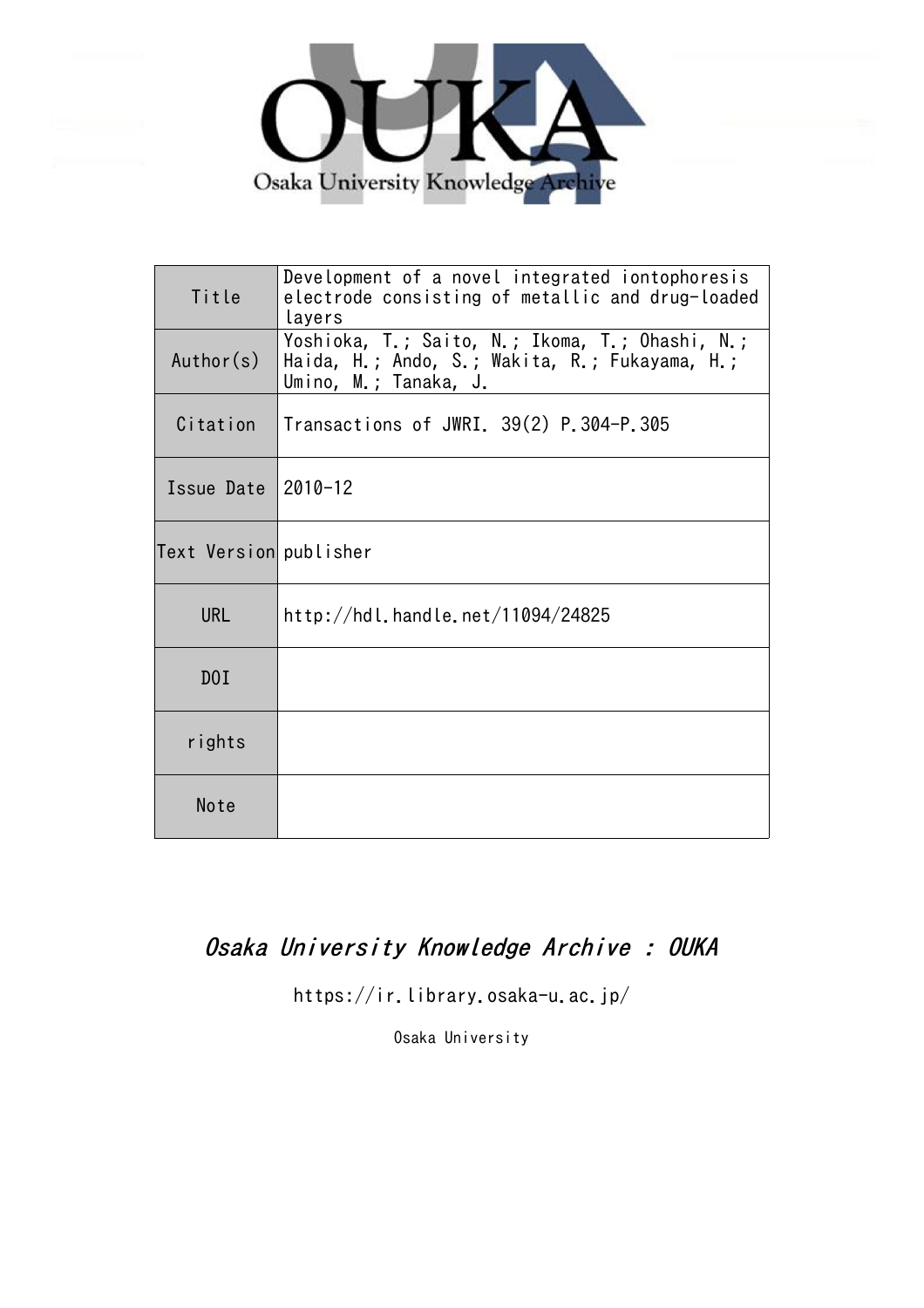# **Development of a novel integrated iontophoresis electrode consisting of metallic and drug-loaded layers†**

**T. Yoshioka\*, N. Saito\*, T. Ikoma\*, N. Ohashi\*\*, H. Haida\*\*\*, S. Ando\*\*\*, R. Wakita\*\*\*, H. Fukayama\*\*\*, M. Umino\*\*\*\*, and J. Tanaka\***

**KEY WORDS**: (Metal) (Gel) (Integration) (Iontophoresis) (Local anesthesia)

### **1. Introduction**

Iontophoresis is a drug delivery method that can be used to enhance the movement of ionic compounds or noncharged drug molecules by the application of external electric fields. Iontophoresis can transport ionic substance across skin or membranes into the body. Although iontophoresis needs a drug-loaded electrode, a metal electrode is unable to adsorb a large amount of drugs. Thus, the electrode that conjugates drug-absorbable gels is desired for sustainable administration. Alginic acid and chitosan have been widely studied as drug delivery carriers. Sodium alginate or chitosan form gels around electrodes by the pH change of the solution that was generated by electrolysis of water. In this study, we investigated the interface stability of the gels formed on a metal electrode by applying direct currents in the solutions in order to develop a novel iontophoresis electrode.

#### **2. Materials and Methods**

Al electrodes were cut into  $2.5 \times 1 \times 0.01$  cm pieces. The electrodes were ultrasonically washed three times with acetone for 10 min, and then dried under nitrogen gas flow. The cleaning procedure was completed by 10 min UV/ozone irradiation (ProCleaner 110, BioForce Nanosciences, Inc., USA). The electrochemical deposition cell was a two-electrode system, which consisted of a cylindrical polystyrene cell and metal electrodes. The deposition was obtained on Al electrodes that were set as anodes for alginic acid and as cathodes for chitosan. The Pt electrode was used as a counter electrode. The distance between two electrodes was 10 mm. Twenty mL of 0.5% sodium alginate aqueous solution or 0.2% chitosan solution was poured into the cylindrical polystyrene cell. The surface area of the electrodes exposed to the solution was adjusted to be 4  $\text{cm}^2$ . The electrochemical deposition was conducted under application of a DC electric field with current densities of 1.0-5.0 mA/cm<sup>2</sup> for up to 3600 s at room temperature. The electrodes were dried at 37°C for 24 h. The surface of the electrodes was characterized by FT-IR. All measurements were performed using FT-IR spectrometer, model FT/IR-4100 (JASCO, Japan) equipped with PR-5101 system (JASCO, Japan). The incident angle

of the IR beam was set to be 60° from the surface normal.

#### **3. Results and Discussion**

**Figure 1** shows the FT-IR spectra of the Al electrodes subjected to the electrochemical deposition process of alginic acid under the current density of 1 mA/cm<sup>2</sup> for 120 s, 300 s, and 600 s. The characteristic peaks at 1420 cm-1 and  $1600 \text{ cm}^{-1}$  were assigned to dissociated carboxyl groups (-COO) of alginate, which corresponded to the symmetric and asymmetric C=O stretching vibration. The result indicated that the electrochemical process successfully deposited the alginate on the electrodes. The deposited mass on the electrodes was increased with an increase of the applied times. The band at  $1740 \text{ cm}^{-1}$  was assigned to C=O stretching vibration of the undissociated carboxyl groups (–COOH). It was already described that alginic acid gels were formed around anode electrodes due to electrochemical decomposition of water [1]. According to the literature, the related reactions at the anode were expressed as follows;

$$
H_2O \to 2H^+ + 1/2O_2 + 2e^-
$$
 (1)

Application of an electric field caused a pH decrease at the anode. In the aqueous solution, sodium alginate was dissociated to sodium ions and alginate molecules, and then the alginate molecules were protonated around the anode.

$$
Na-Alg \to Alg^- + Na^+
$$
  
Alg^- + H<sup>+</sup> \to H-Alg (2)

where the symbols Na-Alg and H-Alg denote sodium alginate and alginic acid, which are strong and weak electrolytes, respectively. The formed H-Alg turned to gels via hydrogen bonding between –COOH of H-Alg, which was confirmed in the FT-IR spectra shown in Fig. 1. Thus, the alginic acid layers were deposited through the protonmediated gelation. The intensity of the peaks for –COOH at 1740 cm<sup>-1</sup> was increased with an increase of the applied times. This result indicated that the prolonged application leads to an increase of the hydrogen bonding in the layers in addition to an increase of the deposited amount.

<sup>†</sup> Received on 30 September 2010

Tokyo Institute of Technology, Tokyo, Japan

<sup>\*\*</sup> National Institute for Materials Science, Tsukuba, Japan

<sup>\*\*\*</sup> Tokyo Medical and Dental University, Tokyo, Japan

<sup>\*\*\*\*</sup> TTI ellebeau, Inc., Tokyo, Japan

Transactions of JWRI is published by Joining and Welding Research Institute, Osaka University, Ibaraki, Osaka 567-0047, Japan